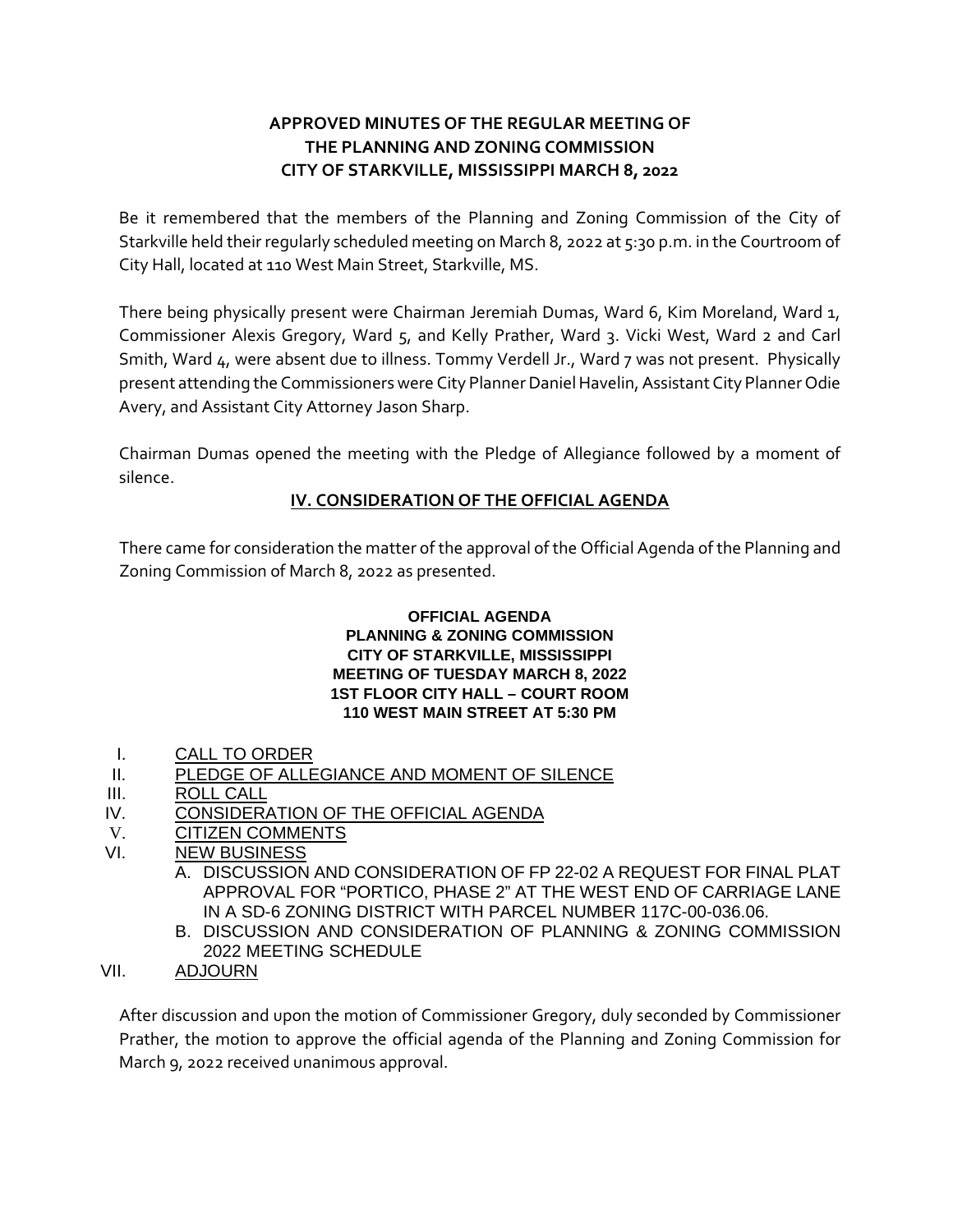#### **VI. CITIZEN COMMENTS**

The Chair opened up the meeting for citizen comments. Calling for and receiving no comments, the Commission moved to New Business.

#### **VII. NEW BUSINESS**

## **A. DISCUSSION AND CONSIDERATION OF FP 22-02 A REQUEST FOR FINAL PLAT APPROVAL FOR "PORTICO, PHASE 2" AT THE WEST END OF CARRIAGE LANE IN A SD-6 ZONING DISTRICT WITH PARCEL NUMBER 117C-00-036.06.**

City Planner Daniel Havelin presented the Final Plat request by Trey Pace of Portico Development for the "Portico, Phase 2" subdivision. The Board of Aldermen approved the preliminary plat on September 18, 2018. A variance request from front setbacks was approved on November 20, 2018. The Final Plat for Phase I was approved on October 15, 2019.

The entire subdivision has a gross acreage of +/- 6.43 with a total of 51 lots. The proposed gross density is 7.93 units per acre. All easements and dedications are provided on the final plat. The roadways will be dedicated to the City once inspected by City Staff and Approved by the Board of Aldermen. Golden Triangle Planning and Development has reviewed proposed road names and has no issues. Electrical service, Potable water, and sanitary sewer utility services will be provided by the City. Staff has reviewed and approved the proposed covenants The applicant has indicated that this subdivision is not part of any previously platted subdivision, therefore no adversely effected parties.

In the opinion of the Planning Department the proposed Final Plat request could meet the criteria for final plat review and approval. The developer has requested to bond all outstanding infrastructure items. As part of this request, staff is request 2 conditions of approval related to bonding the improvements.

Staff recommended conditions as stated in the staff report:

- 1. Items to be completed prior to the first TCO (Temporary Certificate of Occupancy) or CO (Certificate of Occupancy) of any structure in Phase 2. A surety in the amount of 150% of the estimated value of improvements is being held until all items are satisfactorily completed, inspected and approved.
	- a. Street signage and temporary striping
	- b. Pedestrian trail for phase 2 including all necessary grading
	- c. 6' Privacy fence along northern property line of lots 12-26
	- d. Repair of concrete pipe joints
	- e. Modification of grate inlet #15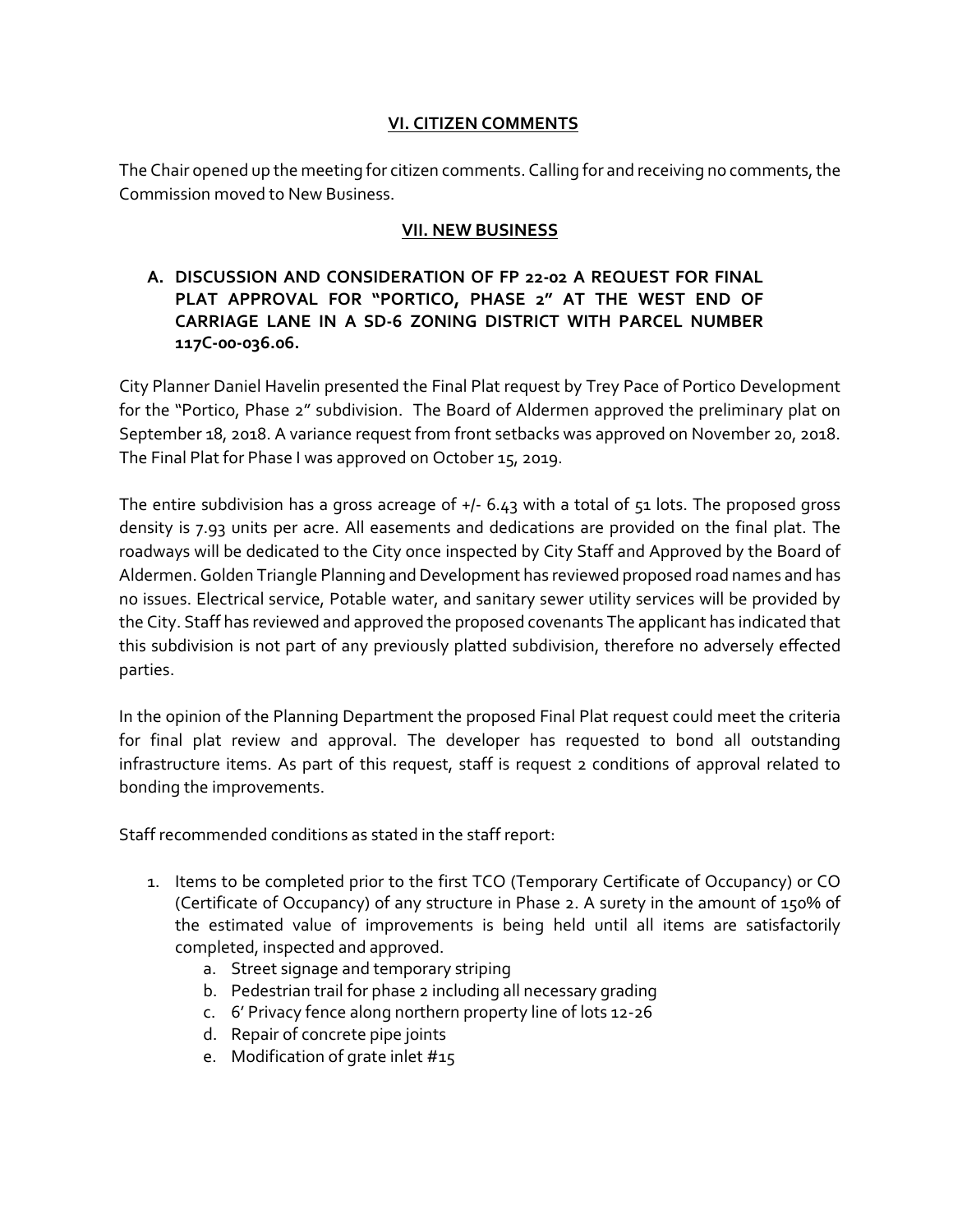- 2. Items to be completed before final acceptance of the infrastructure for both Phases 1 & 2. A surety in the amount of 150% of the estimated value of improvements, except as noted below is being held until all items are satisfactorily completed, inspected and approved.
	- a. Top layer of asphalt (200% of final asphalt layer)
	- b. Final striping
	- c. Landscape buffer along northern property line of lots 12-26 (Install in conjunction with CO for each lot)
	- d. Sidewalk along frontage (Install in conjunction with CO for each lot)
	- e. Common area sidewalk between Lots 35 & 36 (Built in conjunction with the sidewalk poured for those lots)
	- f. Phase 1 & 2 pipe cleaning at the conclusion of the majority of house construction
	- g. Dead end signage and barricade
	- h. Landscaping and grass strip damage near entrance
	- i. Curb damage and ponding area repairs

Chairman Dumas opened the request for discussion

After discussion and upon the motion to approve by Commissioner Prather, duly seconded by Commissioner Gregory, the motion was approved 4-0 with conditions as stated in the staff report.

## **B. DISCUSSION AND CONSIDERATION OF PLANNING & ZONING COMMISSION 2022 MEETING SCHEDULE**

City Planner Daniel Havelin presented the proposed Planning & Zoning Commission 2022 Meeting Schedule. After discussion and upon the motion to approve by Commissioner Prather, duly seconded by Commissioner Gregory, the motion was approved 4-0.

Following the vote, the Commission began to discuss Code Enforcement issues. After a general discussion about Code Enforcement and the roll of the Commission to make recommendations to the Board of Aldermen, staff was asked to place the item "Code Enforcement Discussion" for formal discussion at the next Planning and Zoning Commission meeting.